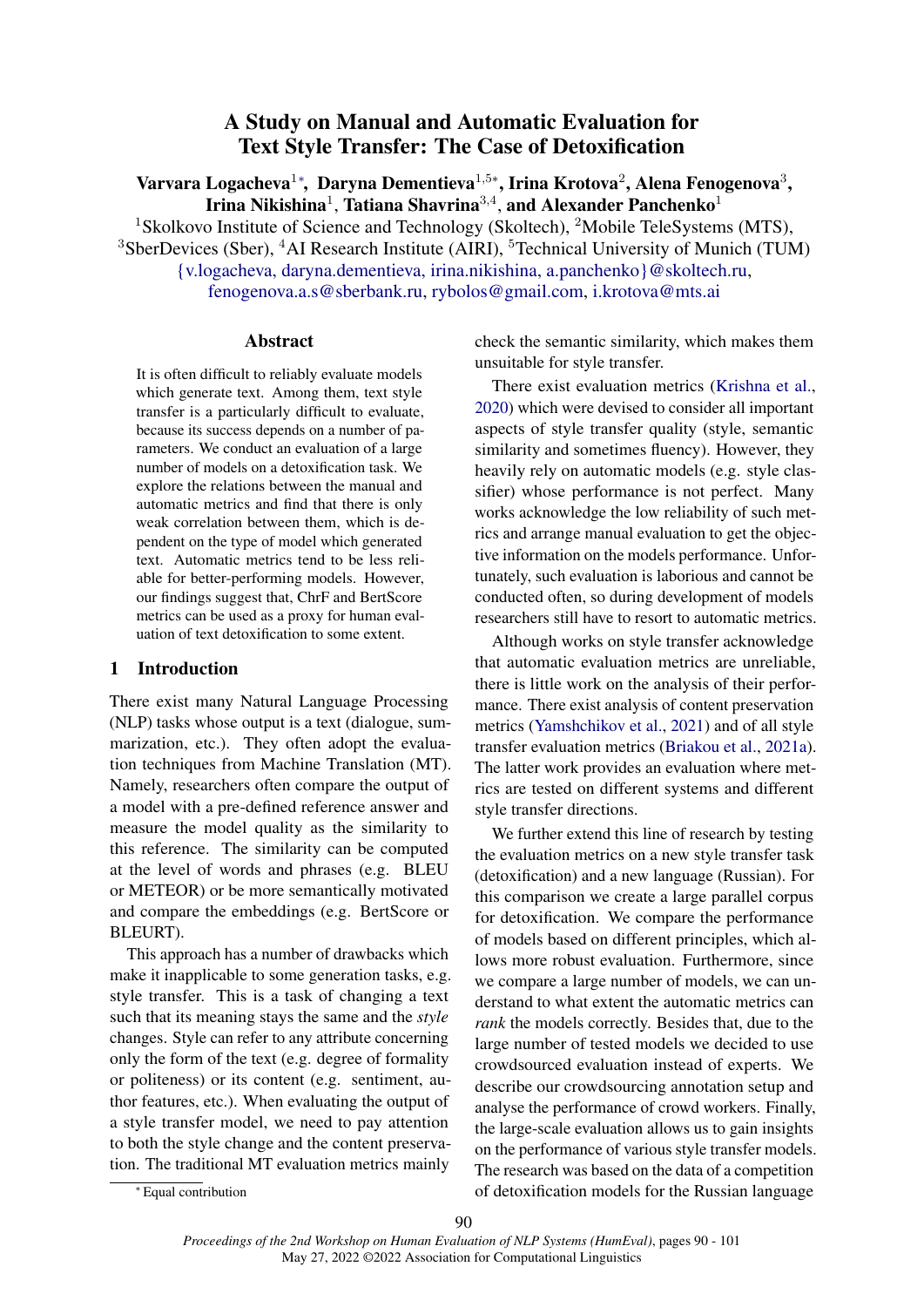organized by the authors of this paper.<sup>[1](#page-1-0)</sup>

### 2 Evaluation

#### 2.1 Style Transfer Formulation

The style transfer task is formulated as follows. We would like to rewrite a text so that it keeps most of its content, but one particular attribute of this text (denoted as *style*) changes. The "style" can refer to various features of the text such as the level of formality, politeness, simplicity, the presence of bias or the features of the author (e.g. gender or membership in a political party). The task is usually to transfer between two "opposite" styles (polite–impolite, positive–negative), but there can exist models which support multiple exclusive or non-exclusive styles.

Style transfer task can be formally defined as follows. We have a set of styles  $S = \{s_{src}, s_{tg}\}^2$  $S = \{s_{src}, s_{tg}\}^2$  and two corpora  $D^{src} = \{d_1^{src}, ..., d_n^{src}\}\$  and  $D^{tg} =$  ${d_1^{tg}}$  $\{a_1^{tg},...,a_m^{tg}\}\$  in the styles  $s_{src}$  and  $s_{tg}$ , respectively. Let us also define the following functions. The style of a sentence is measured with  $\sigma : D \to S$ . A binary function  $\delta : D \times D \to \{0, 1\}$  indicates the equivalence of meanings of the two styles. Finally, the function  $\theta : D \to \{0, 1\}$  defines if a text belongs to well-formed sentences.

Text style transfer task is thus defined as a function  $\alpha$  :  $S \times S \times D \rightarrow D$ . Given a text  $d^{src}$  and its source and target styles  $s_{src}$  and  $s_{ta}$  it transforms the text to a new text  $d^{tg}$  such that:

- the style of the text is changed from the source  $s_{src}$  to the target  $s_{tg}$ :  $\sigma(d^{src}) \neq \sigma(d^{tg})$ ,  $\sigma(d^{tg}) = s_{tg},$
- the contents of the original and the transformed sentences match:  $\delta(d^{src}, d^{tg}) = 1$ ,
- the resulting sentence is well-formed (fluent):  $\theta(d^{tg})=1.$

Therefore, a style transfer model has to optimize all three functions. Analogously, to evaluate the performance of a style transfer model, we need to check that all three conditions hold: the style is appropriately changed, the content stayed intact, and the text is fluent. However, these three conditions are often inversely correlated [\(Pang and Gimpel,](#page-10-0) [2019\)](#page-10-0). This makes style transfer evaluation a notoriously difficult problem. Since the three conditions

have to be explicitly checked, we cannot adopt the techniques used for the evaluation of other text generation models. In this work we make all evaluation on a detoxification task for which more broad definition of style transfer is fully applicable.

#### 2.2 Automatic Evaluation of Style Transfer

In earlier works, reference-based evaluation metrics were considered a holistic evaluation technique [\(Li et al.,](#page-10-1) [2018\)](#page-10-1), by analogy with Machine Translation. Even some recent works [\(Sudhakar](#page-10-2) [et al.,](#page-10-2) [2019;](#page-10-2) [Zhu et al.,](#page-11-1) [2021\)](#page-11-1) use BLEU or other metrics such as GLEU as the only means of evaluation. Unfortunately, they often cannot control style. Thus, it became obvious that both content and style have to be directly evaluated.

Some works settle for mere evaluation of style and content [\(Malmi et al.,](#page-10-3) [2020;](#page-10-3) [Zhang et al.,](#page-11-2) [2020b\)](#page-11-2). However, more often these two metrics are combined by computing their geometric or harmonic mean, as first suggested by [\(Xu et al.,](#page-11-3) [2018\)](#page-11-3). This technique is often used to get the joint quality score [\(Riley et al.,](#page-10-4) [2021;](#page-10-4) [Huang et al.,](#page-9-2) [2021;](#page-9-2) [Lai](#page-9-3) [et al.,](#page-9-3) [2021a,](#page-9-3)[b\)](#page-9-4). Many (although not all) works also evaluate the fluency of the generated text. This is almost exclusively done via computing perplexity of text in terms of a language model (e.g. GPT-2 [\(Radford et al.,](#page-10-5) [2019\)](#page-10-5)). The only alternative used in style transfer works is the use of classifier of linguistic acceptability [\(Krishna et al.,](#page-9-0) [2020\)](#page-9-0) trained on CoLA dataset [\(Warstadt et al.,](#page-11-4) [2018\)](#page-11-4). Fluency is sometimes also included to the joint score together with the style and content preservation. [\(Pang and](#page-10-0) [Gimpel,](#page-10-0) [2019\)](#page-10-0) compute it as a document-level geometric mean, and [\(Krishna et al.,](#page-9-0) [2020\)](#page-9-0) multiply the sentence-level scores. In our work we use the latter approach.

### 2.3 Manual Evaluation of Style Transfer

The researchers have come to a conclusion that these automatic metrics cannot provide an objective evaluation. It has become a de-facto standard to enhance the automatic evaluation with the human evaluation experiments.

There are two main human evaluation scenarios. Outputs of two models can be evaluated side by side, in this case the authors report the number of wins of each of the models (i.e. the number of cases where a particular model generated a better text) and the number of ties [\(Zhu et al.,](#page-11-1) [2021;](#page-11-1) [Li et al.,](#page-10-6) [2019;](#page-10-6) [Cheng et al.,](#page-9-5) [2020\)](#page-9-5). Alternatively, the outputs of different models are evaluated in-

<span id="page-1-1"></span><span id="page-1-0"></span><sup>1</sup> <https://www.dialog-21.ru/evaluation/2022/russe>

<sup>&</sup>lt;sup>2</sup>Style transfer task can be generalized for  $S$  with more than two styles or for continuous styles. We use the binary case for simplicity.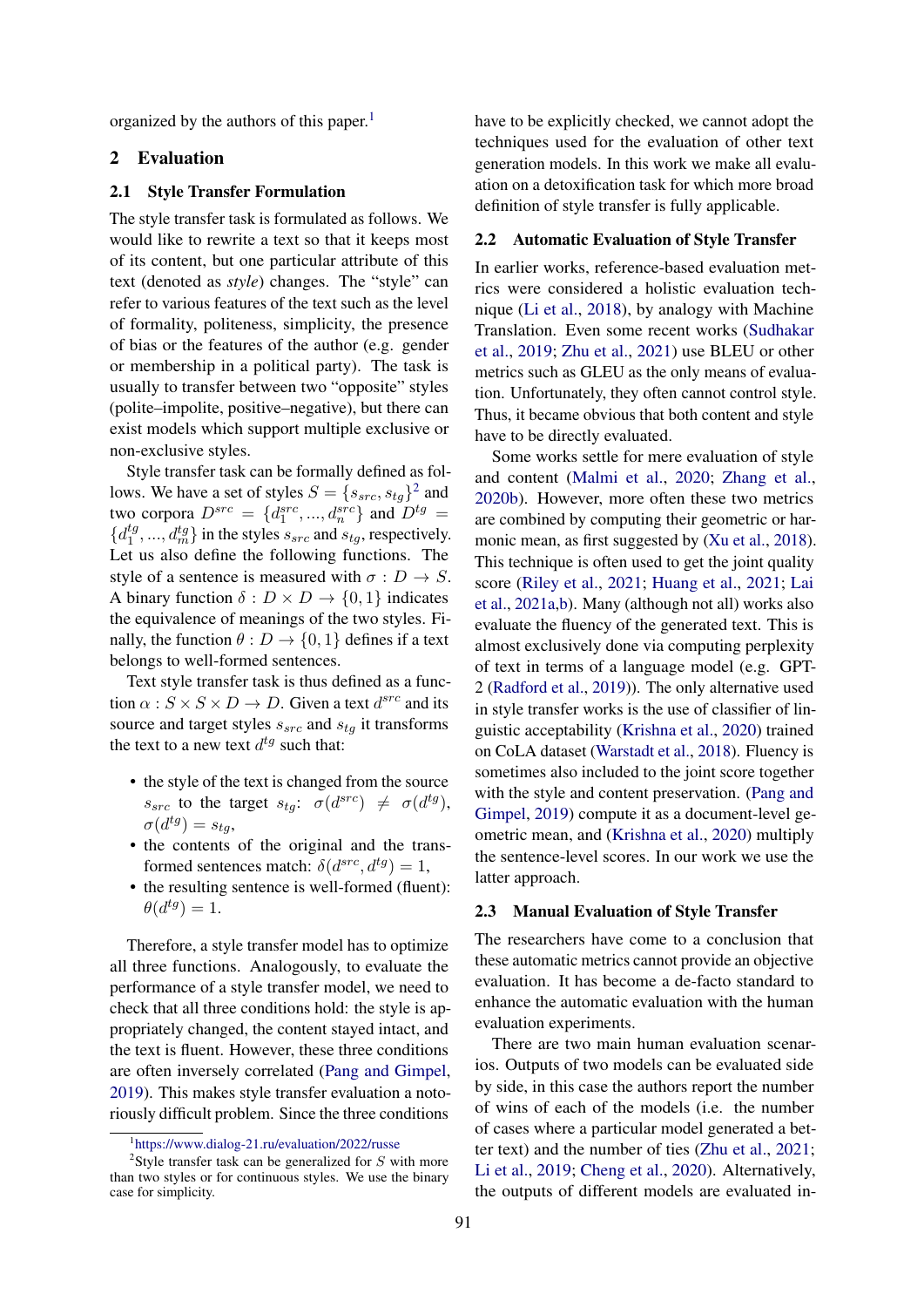dependently. In this case the assessors evaluate the outputs along three parameters: style, content preservation, and fluency. The parameters are often evaluated in terms of a 1-to-5 scale [\(Zhou et al.,](#page-11-5) [2020;](#page-11-5) [Madaan et al.,](#page-10-7) [2020;](#page-10-7) [John et al.,](#page-9-6) [2019;](#page-9-6) [Lee](#page-9-7) [et al.,](#page-9-7) [2021;](#page-9-7) [Ma et al.,](#page-10-8) [2021\)](#page-10-8). Sometimes the style is evaluated in terms of a 7-value scale (from -3 to 3), content preservation takes values from 1 to 6 [\(Chawla and Yang,](#page-9-8) [2020;](#page-9-8) [Briakou et al.,](#page-9-9) [2021b\)](#page-9-9). Other scales are also possible. Besides that, the three individual metrics can be evaluated using the side-by-side scenario [\(Sudhakar et al.,](#page-10-2) [2019;](#page-10-2) [Lin](#page-10-9) [et al.,](#page-10-9) [2020\)](#page-10-9).

### 3 Detoxification Competition Details

The evaluation was conducted under the scope of a competition of detoxification models for the Rus-sian language [\(Dementieva et al.,](#page-9-10)  $2022$ ).<sup>[3](#page-2-0)</sup> For this competition we created a Russian parallel corpus of toxic sentences and their manually written nontoxic equivalents. We also developed several baselines.

### <span id="page-2-3"></span>3.1 Parallel Dataset

We collected a parallel Russian dataset for detoxification for this competition. The corpus was col-lected via the Yandex.Toloka<sup>[4](#page-2-1)</sup> crowdsourcing platform. We used the data collection setup described by [\(Logacheva et al.,](#page-10-10) [2022\)](#page-10-10) There, the crowd workers were asked to rewrite a sentence so that it preserves its content, but does not sound toxic. Then other crowd workers checked the rewritten sentence for toxicity and semantic similarity with the original one. The platform of Yandex.Toloka has a special mark for cases of inappropriate and toxic content. Thus, all the crowd workers were notified about possible unethical context of the task and we get approvals for the experiment.

As it was noted, we need the toxic and corresponding neutral sentences to be semantically similar. Therefore, during the generation of the dataset we ask crowd workers to rewrite the sentence in a non-offensive way and keep its content. If it is impossible to detoxify a sentence, a worker can choose to not change it. Such sentences are not included to the resulting dataset. All the generated detoxified sentences are then checked for the absence of toxicity and semantic similarity to the original sentence.

We use Russian toxic sentences from the corpora of user utterances taken from Russian social networks Odnoklassniki [\(Kaggle,](#page-9-11) [2019\)](#page-9-11) and Pikabu [\(Kaggle,](#page-9-12) [2020\)](#page-9-12), and from the Russian segment of Twitter [\(Rubtsova,](#page-10-11) [2015\)](#page-10-11). We select only the sentences which were classified as toxic by a pretrained toxicity classifier. The classifier is a ru-BERT model [\(Kuratov and Arkhipov,](#page-9-13) [2019\)](#page-9-13) finetuned on the same datasets. Overall, our dataset contains 8,622 sentences. We use 6,947 of them as training data, 800 for validation and 875 for testing models.

#### 3.2 Competition Rules

The competition rules allowed the participants to use the collected dataset and any additional corpora and pre-trained models as long as they are free and publicly available. The participants could also use our baseline models in any way.

We evaluated the participating models both manually and automatically on the test set. We used state-of-the-art techniques for both evaluations. Due to the large amount of manual evaluation we resort to crowdsourcing instead of expert annotation.

# 4 Detoxification Models

### 4.1 Baselines

We provide four baselines for detoxification task: a trivial Duplicate baseline, a rule-based Delete approach, fine-tuning on the ruT5 model and the continuous prompt tuning approach for ruGPT3 model.

Duplicate This is a trivial baseline which consists in leaving the input text intact. It provides a lower threshold for models.

Delete Delete is an unsupervised method that eliminates toxic words based on a predefined toxic words vocabulary. The idea is often used on television and other media: rude words are bleeped out or hidden with special characters (usually an asterisk). We provide both the vocabulary and the script that applies it to input sentences.

RuT5 Baseline Another approach is the supervised baseline based on the T5 model. We fine-tune the ruT[5](#page-2-2)-base model<sup>5</sup> on the train part of the provided dataset.

<span id="page-2-0"></span><sup>3</sup> <https://russe.nlpub.org/2022/tox>

<span id="page-2-1"></span><sup>4</sup> <https://toloka.yandex.ru/en>

<span id="page-2-2"></span><sup>5</sup> <https://huggingface.co/sberbank-ai/ruT5-base>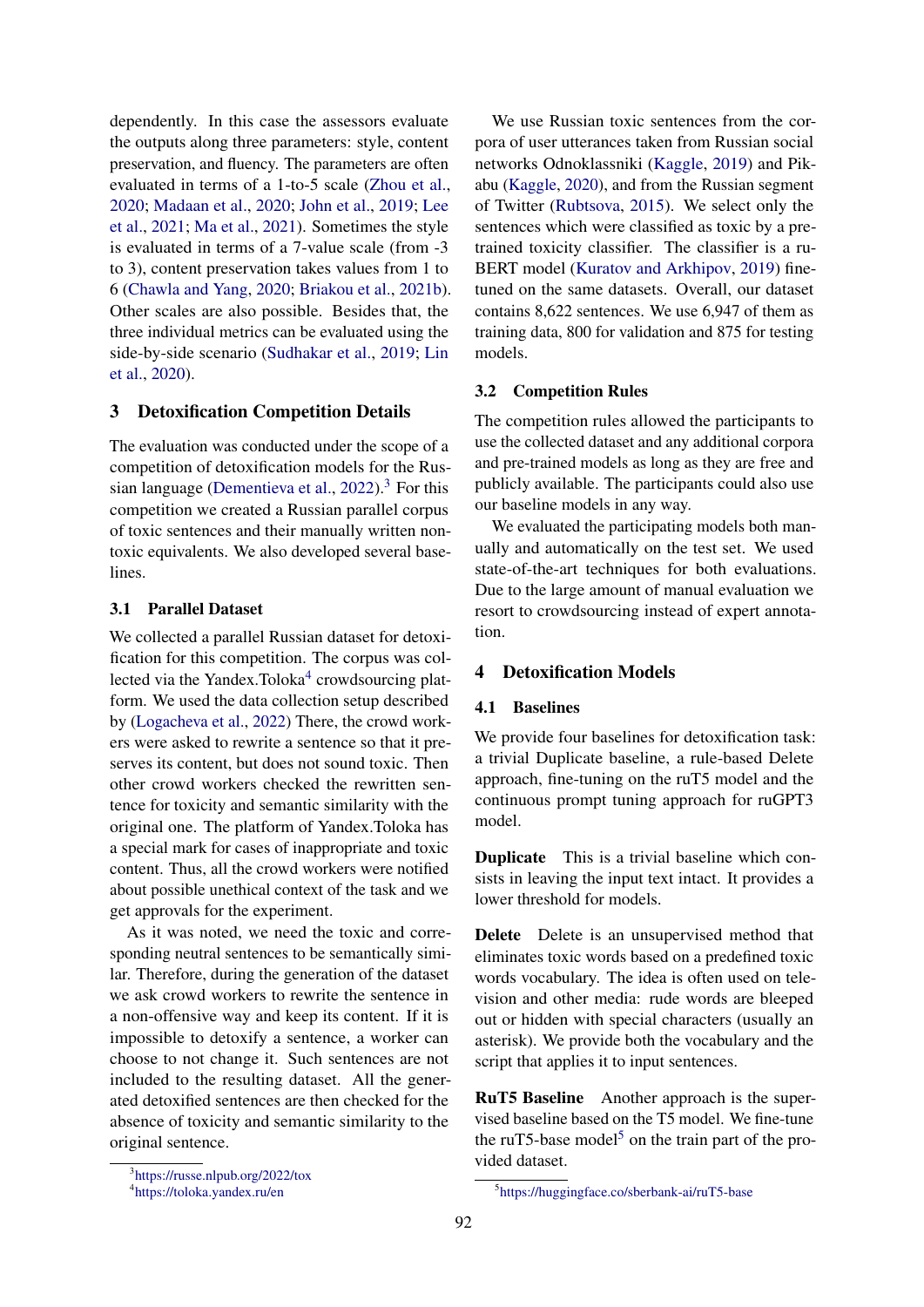RuPrompts The third baseline is based on the library ruPrompts<sup>[6](#page-3-0)</sup> for fast language model tuning via automatic prompt search. The method Continuous Prompt Tuning [\(Konodyuk and Tikhonova,](#page-9-14) [2021\)](#page-9-14) is to train with gradient descent embeddings corresponding to the prompts, such approach is less expensive to compare with classic fine-tuning of a big language models. In the baseline we tuned the prompts for the ruGPT3-large model. Pre-trained prompts for the baseline is available in hugging-face<sup>[7](#page-3-1)</sup>.

### 4.2 Participants

We briefly describe the models developed by participants. More details about the participating systems can be found in [\(Dementieva et al.,](#page-9-10) [2022\)](#page-9-10)

Team 1 (ruT5-finetune) Authors approach is based on the ruT5 model<sup>[8](#page-3-2)</sup>. It was fine-tuned on the part of competition train data with a learning rate 1e-5 on 15 epochs. Only the samples with fluency, similarity, and accuracy higher than 0.5 were selected from the train set. The best output is selected from 32 generated samples using beam search. It was decided not to use sampling.

Team 2 (ruGPT3-filter) This team's solution uses a model based on ruGPT3. The authors filtered the dataset released by the organizers with the following heuristics: (i) cosine similarity between the original and transformed sentences ranges from 0.6 to 0.99; (ii) ROUGE-L between the sentences ranges from 0.1 to 0.8; (iii) the transformed sentence length is less or equal to the original sentence length. This dataset was used to fine-tune ruGPT3.

Team 3 (lewis) solution is based on the LEWIS framework [\(Reid and Zhong,](#page-10-12) [2021\)](#page-10-12), a coarse-tofine editor for style transfer that transforms text using Levenshtein edit operation. First, the sequence of coarse-grain Levenshtein edit types (keep, replace, delete or insert) was predicted for each sentence pair. Next, the resulting tags were used to train the conversational RuBERT<sup>[9](#page-3-3)</sup> for the sequence tagging task. The ruT5-base model was trained to fill in the tokens for coarse-grain edit type *replace*. **Team 4 (ruGPT3-XL)** trained RuGPT3  $XL^{10}$  $XL^{10}$  $XL^{10}$  to generate a non-toxic text on the competition train data. The input is the concatenation of the toxic and non-toxic sentences.

Team 5 (RoBERTa-replace) solution is based on the RoBERTa-large<sup>[11](#page-3-5)</sup>. The logistic regression model on the FastText vectors trained on the competition data was used as a toxic words classifier. Toxic tokens were substituted by RoBERTa-large model, where the best candidates were chosen by the cosine similarity between the candidate and the toxic token. In case it was not possible to find an acceptable candidate, the toxic word was removed from the sentence.

Team 6 (ruT5-clean) used the ruT5-large model<sup>[12](#page-3-6)</sup> improved by data cleaning. The preprocessing stage consitsts of emoticons and smiley filtering and removing duplicate characters. The Levenshtein Transformer [\(Susanto et al.,](#page-10-13) [2020\)](#page-10-13) was used as an extra step in preprocessing to clean the ruT5-large model output.

Team 7 (ruT5-large) modified the t5 baseline. RuT5-base was replaced by ruT5-large with beam search used as inference algorithm. 20 candidates were generated for each toxic sentence, the best candidate was selected by the largest J-score metric.

Team 8 (ruT5-preproc) This solution is based on ruT5-base model with additional pre- and postprocessing of the texts. Team finetuned the ruT5 base model on the provided data and used heuristics for text pre/processing.

Team 9 (adversarial) This team devised an adversarial training setup where the training data was enriched with the artificially generated sentences which attained the highest scores of the automatic metrics.

Team 10 (ruPrompts-plus) This team advanced over the ruPrompts baseline. The solution is based on RuGPT3-XL (Generative Pretrained Transformer-3 for Russian)  $^{13}$  $^{13}$  $^{13}$  adapted to the task via prompt tuning. Using RuGPT3-XL as a frozen backbone, team trains only a sequence of continuous embeddings inserted before and after an input text.

<span id="page-3-1"></span><span id="page-3-0"></span><sup>6</sup> <https://sberbank-ai.github.io/ru-prompts>

<sup>7</sup> [https://huggingface.co/konodyuk/prompt\\_rugpt3large](https://huggingface.co/konodyuk/prompt_rugpt3large_detox_russe) [\\_detox\\_russe](https://huggingface.co/konodyuk/prompt_rugpt3large_detox_russe)

<span id="page-3-3"></span><span id="page-3-2"></span><sup>8</sup> <https://huggingface.co/sberbank-ai/ruT5-base>

<sup>9</sup> [https://huggingface.co/DeepPavlov/rubert-base-cased](https://huggingface.co/DeepPavlov/rubert-base-cased-conversational)[conversational](https://huggingface.co/DeepPavlov/rubert-base-cased-conversational)

<span id="page-3-4"></span><sup>10</sup><https://huggingface.co/sberbank-ai/rugpt3xl>

<span id="page-3-5"></span><sup>11</sup><https://huggingface.co/sberbank-ai/ruRoberta-large>

<span id="page-3-6"></span><sup>12</sup><https://huggingface.co/sberbank-ai/ruT5-large>

<span id="page-3-7"></span><sup>13</sup><https://huggingface.co/sberbank-ai/rugpt3xl>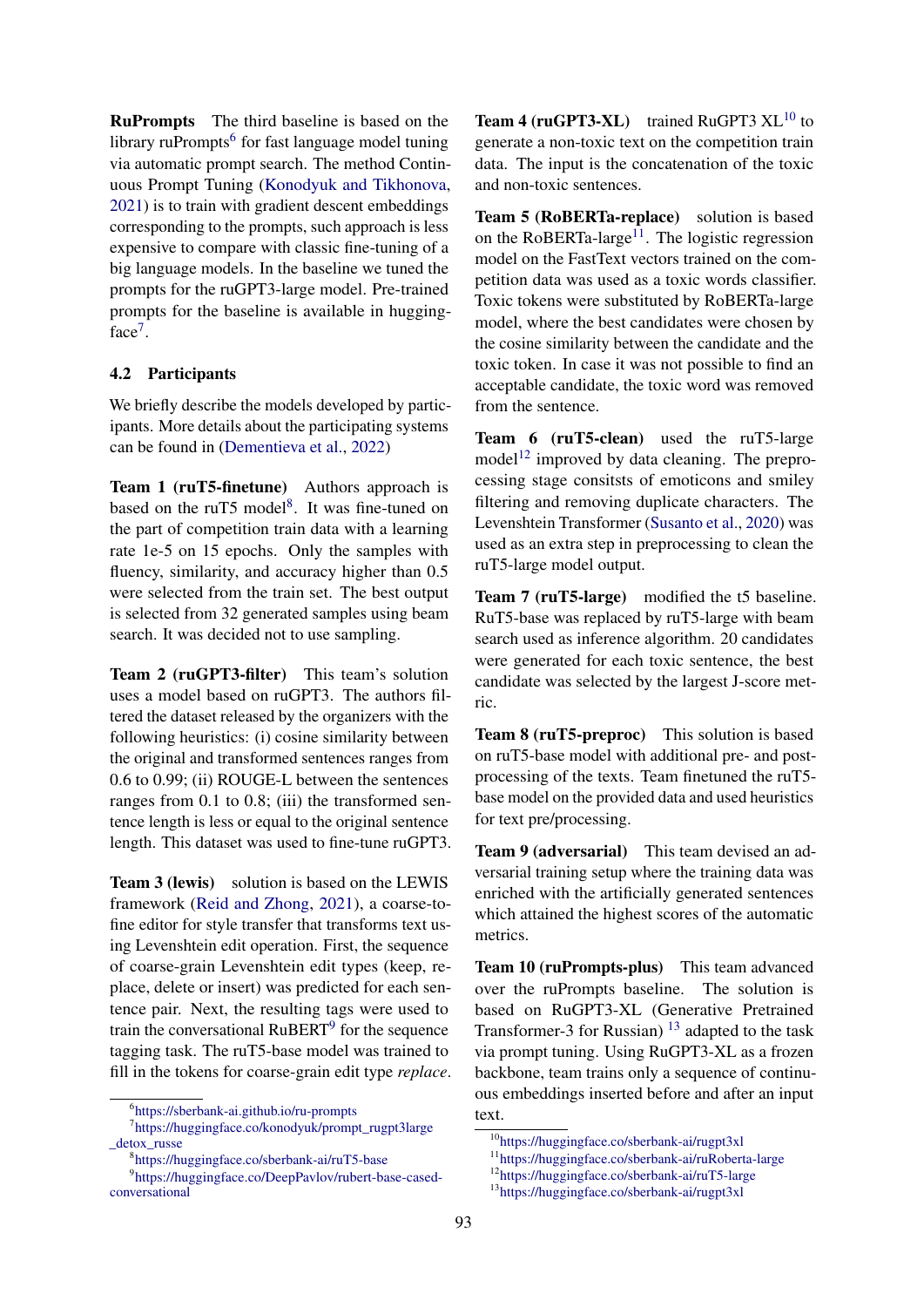### 5 Automatic Evaluation

In our automatic evaluation we follow the state-ofthe-art evaluation strategies. Namely, we replicate the setup of [Krishna et al.](#page-9-0) [\(2020\)](#page-9-0). We evaluate the three parameters of style transfer quality: style of a text, content preservation, and fluency of a text. The three metrics are then aggregated to a joint score. We use the following techniques.

**Style (STA**<sub>a</sub>) is evaluated with a BERT-based classifier for toxicity detection. We use the same ruBERT-based classifier that was used for preselection (see Section [3.1\)](#page-2-3).

**Content (SIM** $_{a}$ ) is evaluated as the cosine similarity of embeddings of the source and the transformed sentences. We use embeddings generated by LaBSE model [\(Feng et al.,](#page-9-15) [2020\)](#page-9-15) because in our preliminary experiments they showed the best performance for Russian. We prefer the embedding distance over BLEU-like metrics, as [Yamshchikov](#page-11-0) [et al.](#page-11-0) [\(2021\)](#page-11-0) showed that embedding-based metrics are better correlated with human judgments than ngram-based metrics such as BLEU. We do not use references for the evaluation of content to mimic the setup where references are unavailable, which is very common for style transfer tasks.

**Fluency (FL**<sub>a</sub>) Although fluency is usually evaluated as perplexity, we follow [Krishna et al.](#page-9-0) [\(2020\)](#page-9-0) and use an acceptability classifier. In this work this classifier was trained on CoLA dataset [\(Warstadt](#page-11-4) [et al.,](#page-11-4) [2018\)](#page-11-4). Since there is no such dataset for Russian, we create synthetic examples of corrupted sentences by randomly replacing, deleting or shuffling words in sentences as suggested by [Kann et al.](#page-9-16) [\(2018\)](#page-9-16). We choose this method over perplexity, because it ranges from 0 to 1 and its greater values mean higher quality, just like metrics we use for evaluating toxicity and content. This makes it easier to combine the three metrics easier.

**Joint**  $(J_a)$  Following [Krishna et al.](#page-9-0) [\(2020\)](#page-9-0), we combine the three metrics at the sentence level by multiplying them. The document-level score is computed as the average of scores for all sentences.

ChrF We provide an additional reference-based metric which follows the Machine Translation eval-uation setup. We choose ChrF (Popović, [2015\)](#page-10-14) over BLEU, because it compares character ngrams and is more suitable for languages with rich morphology, such as Russian.

# 6 Manual Evaluation

The manual evaluation follows setups used in stateof-the-art works. We separately evaluate the three parameters of the transferred sentences, namely, their style, content, and fluency. We conduct the evaluation via crowdsourcing. For the evaluation we also use Yandex.Toloka platform.

### 6.1 Evaluation Metrics

All three parameters are evaluated at the sentence level in terms of a binary scale, where 0 refers to the bad quality in terms of the parameter and 1 is the good quality. Assessors are given the following guidelines.

**Toxicity (STA**<sub>m</sub>) The toxicity level is defined as:

- non-toxic  $(1)$  the sentence does not contain any aggression or offence. However, we allow covert aggression and sarcasm. Note also that toxicity should not be mixed with the lack of formality. Even if a sentence is extremely informal, it is non-toxic unless it attacks someone.
- toxic  $(0)$  the sentence contains open aggression and/or swear words (this also applies to meaningless sentences).

**Content (SIM<sub>m</sub>)** In terms of content, sentences should be classified as:

- **matching**  $(1)$  the output sentence fully preserves the content of the input sentence. Here, we allow some change of sense which is inevitable during detoxification (e.g. replacement with overly general synonyms: *idiot* becomes *person* or *individual*). It should also be noted that content and toxicity dimensions are independent, so if the output sentence is toxic, it can still be good in terms of content.
- $\bullet$  different  $(0)$  the sense of the transferred sentence is different from the input. Here, the sense should not be confused with the word overlap. The sentence is different from its original version if its main intent has changed, (cf. *I want to go out* and *I want to sleep*). The partial loss or change of sense is also considered a mismatch (cf. *I want to eat and sleep* and *I want to eat*). Finally, when the transferred sentence is senseless, it should also be considered *different*.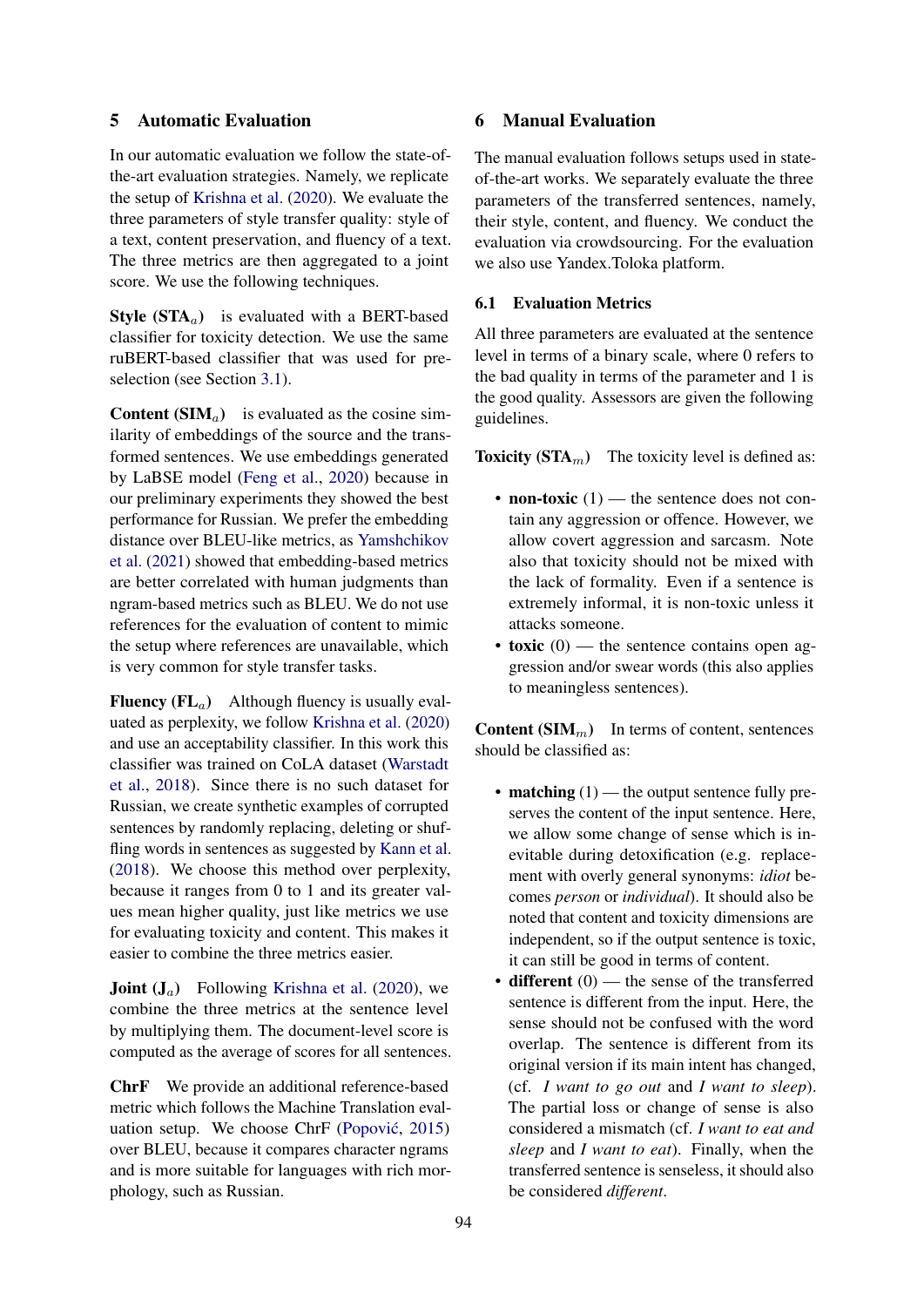**Fluency (FL<sub>m</sub>)** The fluency evaluation is different from the other metrics. We evaluate it along a ternary scale with the following values:

- fluent  $(1)$  sentences with no mistakes, except punctuation and capitalisation errors.
- partially fluent  $(0.5)$  sentences which have orthographic and grammatical mistakes, nonstandard spellings. However, the sentence should be fully intelligible.
- non-fluent  $(0)$  sentences which are difficult or impossible to understand.

However, since all the input sentences are usergenerated, they are not guaranteed to be fluent in terms of this scale. People often make mistakes, typos and use non-standard spelling variants. We cannot require that a detoxification model fixes them. Therefore, we consider an output of a model fluent if the model did not make less fluent than the original sentence. Thus, we evaluate both the input and the output sentences and define the final fluency score as **fluent**  $(1)$  if the fluency score of the output is greater or equal to that of the input, and non-fluent (0) otherwise.

**Joint Score**  $(J_m)$  We aggregate the three metrics by multiplying sentence-level scores. Since all scores are binary, the joint score is 1 only if all three metrics are 1. Therefore, it indicates fully acceptable sentences.

#### 6.2 Crowdsourcing Setup

Each of the three parameters is evaluated in a separate crowdsourcing project. For all the projects, the evaluation was made by only native Russian speakers.

### 6.2.1 Crowdsourcing tasks

In the toxicity detection task (see Figure [1\)](#page-5-0) we show workers the transferred sentence and ask them if it is offensive. Then, in the content similarity task we show both sentences and ask if they mean the same (see Figure [2\)](#page-5-1). Finally, we apply the fluency evaluation task (see Figure [3\)](#page-5-2) to both the source and the target and compute the final fluency score from the source and target scores.

Each sentence in each of the projects is labelled by 10 to 12 workers. We aggregate their result using Dawid-Skene aggregation method [\(Dawid](#page-9-17) [and Skene,](#page-9-17) [1979\)](#page-9-17). It takes into account the dynamically defined reliability of workers. For each example with multiple labels Dawid-Skene method

returns the label and its confidence. We use only labels whose confidence is above 90%. The other labels (around 3% of all examples) are later filled by experts.

#### 6.2.2 Quality Control

Before admitting users to accomplishing tasks we need make sure they understand them correctly. For that purpose we devise a pipeline of training and exam tasks. First, a user needs to pass training (a set of tasks with a known label and an explanation of the task shown if the user makes a mistake) and exam (same as training, but no explanations are shown). We only admit users whose exam score is above 80%. Similarly, we control their performance with control questions during labelling. We ban users whose performance on these control question is below 70%.

Finally, we use other heuristics to control the user performance:

• captcha — prevents workers from using

<span id="page-5-0"></span>

| Does this text contain offenses or<br>swear words? |  |  |  |
|----------------------------------------------------|--|--|--|
| I don't care about that.                           |  |  |  |
| $\bigcap$ Yes $\bigcap$ No                         |  |  |  |

<span id="page-5-1"></span>Figure 1: Interface of the toxicity detection task.

| Do these sentences mean the same?   |  |  |  |  |
|-------------------------------------|--|--|--|--|
| I don't f*ckin care about that shit |  |  |  |  |
| I don't care about that             |  |  |  |  |
| $O$ Yes $O$ No                      |  |  |  |  |

<span id="page-5-2"></span>Figure 2: Interface of the content similarity task.

| Is this text grammatical?                                              |
|------------------------------------------------------------------------|
| I don't care about that                                                |
| ◯ YES, there are no or only minor mistakes                             |
| $\bigcirc$ PARTIALLY, there are mistakes, but the text is intelligible |
| () NO, the text is difficult to understand                             |

Figure 3: Interface of the fluency evaluation task.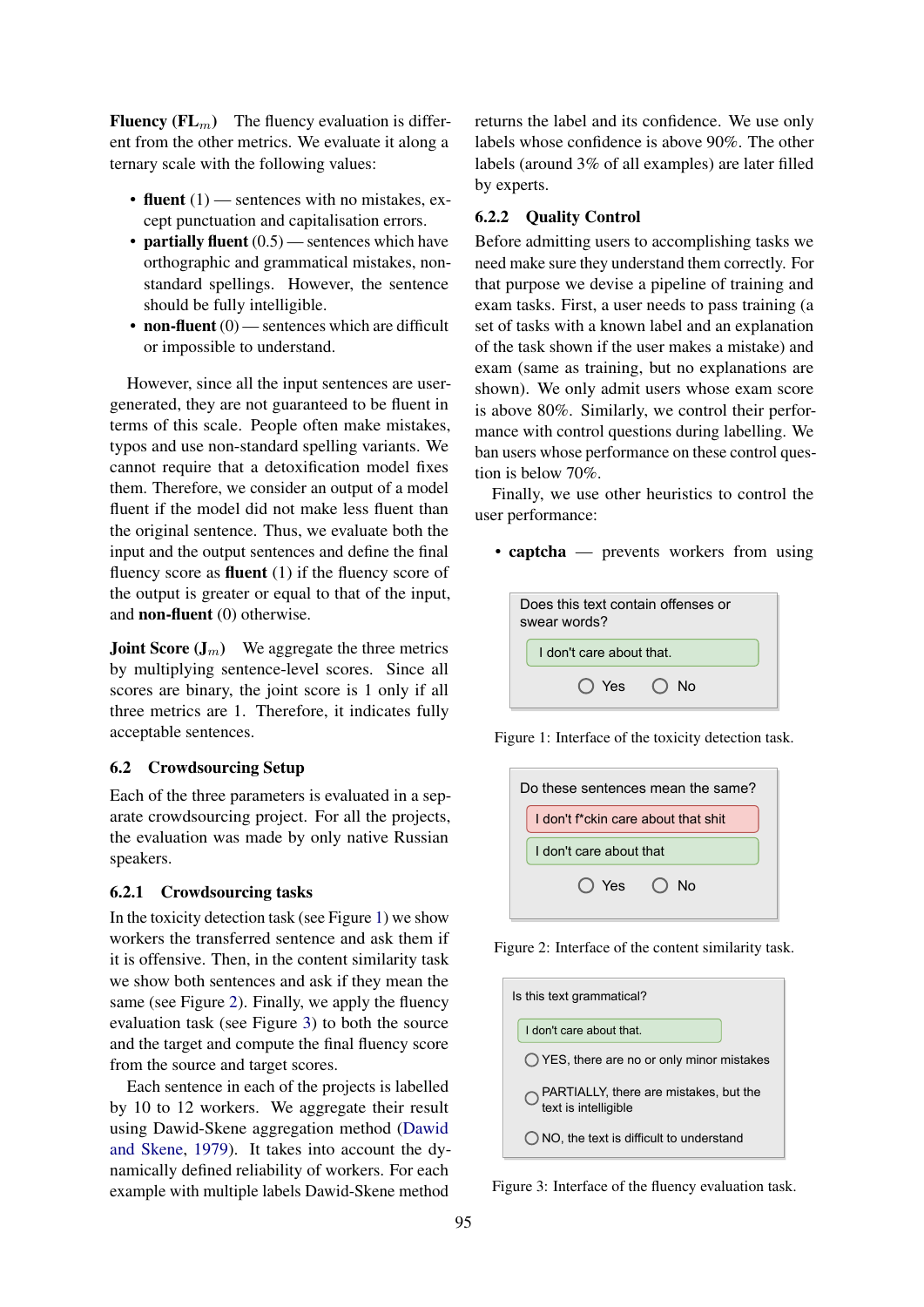scripts and bots for labelling,

- fast answers we ban users who accomplish a page of tasks in less than 15 seconds (this usually means that the user is not reading the task and is giving random answers),
- skipped tasks we ban users who skip 5 or more task pages (this indicates a user who does not understand the task).

<span id="page-6-0"></span>

|                      | $STA_a$ | $SIM_a$ | $FL_a$ | $J_a$ | ChrF |
|----------------------|---------|---------|--------|-------|------|
| adversarial          | 0.97    | 0.94    | 0.96   | 0.87  | 0.53 |
| $ruT5$ -finetune     | 0.98    | 0.86    | 0.97   | 0.82  | 0.55 |
| $ruT5$ -large        | 0.95    | 0.86    | 0.97   | 0.78  | 0.57 |
| ruT5-clean           | 0.95    | 0.82    | 0.91   | 0.71  | 0.57 |
| lewis                | 0.93    | 0.80    | 0.88   | 0.66  | 0.56 |
| ruGPT3-XL            | 0.94    | 0.73    | 0.89   | 0.61  | 0.50 |
| <b>RuT5</b> Baseline | 0.80    | 0.83    | 0.84   | 0.56  | 0.57 |
| ruPrompts-plus       | 0.80    | 0.80    | 0.83   | 0.54  | 0.56 |
| ruPrompts            | 0.81    | 0.79    | 0.80   | 0.53  | 0.55 |
| $ruT5$ -preproc      | 0.85    | 0.76    | 0.78   | 0.52  | 0.53 |
| human references     | 0.85    | 0.72    | 0.78   | 0.49  | 0.77 |
| ruGPT3-filter        | 0.83    | 0.76    | 0.76   | 0.48  | 0.51 |
| RoBERTa-replace      | 0.57    | 0.89    | 0.91   | 0.44  | 0.54 |
| Delete               | 0.56    | 0.89    | 0.85   | 0.41  | 0.53 |
| Duplicate            | 0.24    | 1.00    | 1.00   | 0.24  | 0.56 |

Table 1: The performance of the participating models in terms of automatic metrics, sorted by  $J_a$  metric.

### 7 Results

In this section, first we present the data, namely the outcome of the shared task on detoxification evaluation. Second, we perform anlysis of correspondance of human and automatic metics. Finally, we conclude with a discussion of assessors's performance and overall difficulty of the task.

#### 7.1 Models Performance

Table [1](#page-6-0) shows the performance of the participating models and our baselines in terms of the automatic metrics. The adversarial example generation turns out to be very effective — it attains the highest scores of all metrics, thus yielding the highest  $J_a$ score. The next three places in the leaderboard are taken by the models based on our baseline ruT5 system. Notice that the human references are below the majority of models in terms of all metrics except ChrF whose score for the human references is the highest by a large margin.

The manual scores (see Table [2\)](#page-6-1) provide a completely different result. There, the human references are significantly better than other models, but closely followed by one of ruT5-based systems.

<span id="page-6-1"></span>

|                      | STA <sub>m</sub> | SIM <sub>m</sub> | $FL_m$ | ${\bf J}_m$ |
|----------------------|------------------|------------------|--------|-------------|
| human references     | 0.89             | 0.82             | 0.89   | 0.65        |
| ruT5-clean           | 0.79             | 0.87             | 0.90   | 0.63        |
| <b>RuT5</b> Baseline | 0.79             | 0.82             | 0.92   | 0.61        |
| $ruT5$ -large        | 0.73             | 0.87             | 0.92   | 0.60        |
| lewis                | 0.82             | 0.79             | 0.85   | 0.58        |
| ruPrompts-plus       | 0.78             | 0.81             | 0.90   | 0.57        |
| ruT5-finetune        | 0.80             | 0.78             | 0.87   | 0.56        |
| $ruT5$ -preproc      | 0.79             | 0.72             | 0.78   | 0.51        |
| ruGPT3-XL            | 0.81             | 0.70             | 0.90   | 0.50        |
| ruPrompts            | 0.80             | 0.70             | 0.87   | 0.49        |
| ruGPT3-filter        | 0.77             | 0.72             | 0.83   | 0.45        |
| RoBERTa-replace      | 0.43             | 0.62             | 0.79   | 0.17        |
| Delete               | 0.39             | 0.71             | 0.73   | 0.16        |
| Duplicate            | 0.11             | 1.00             | 1.00   | 0.11        |
| adversarial          | 0.25             | 0.13             | 0.24   | 0.02        |

Table 2: Manual evaluation of the participating models, the models are sorted by the  $J_m$  metric. The figures in bold show the highest value of the metric with the significance level of  $\alpha = 0.05$ .

<span id="page-6-2"></span>

| Metric           | $STA_{\alpha}$ | $SIM_{a}$ | $FL_a$   | $J_a$ | ChrF  |
|------------------|----------------|-----------|----------|-------|-------|
| STA <sub>m</sub> | 0.376          | $-0.776$  | $-0.398$ | 0.278 | 0.223 |
| SIM <sub>m</sub> | $-0.046$       | 0.031     | 0.190    | 0.000 | 0.789 |
| $FL_m$           | $-0.083$       | $-0.032$  | 0.288    | 0.070 | 0.619 |
| $J_m$            | 0.326          | $-0.495$  | $-0.211$ | 0.350 | 0.735 |

Table 3: Spearman's correlation coefficient between automatic VS manual metrics on system level. Bold numbers denote the statistically significant correlation (*p*-value  $\leq$  0.05).

| Metric           | $STA_{\alpha}$ | $SIM_{a}$ | $FL_a$   | $J_a$    | ChrF  |
|------------------|----------------|-----------|----------|----------|-------|
| STA <sub>m</sub> | 0.695          | $-0.888$  | $-0.398$ | 0.305    | 0.264 |
| SIM <sub>m</sub> | $-0.305$       | $-0.153$  | $-0.042$ | $-0.431$ | 0.276 |
| $FL_m$           | $-0.237$       | $-0.291$  | $-0.116$ | $-0.425$ | 0.218 |
| $J_m$            | 0.595          | $-0.746$  | $-0.380$ | 0.278    | 0.367 |

Table 4: Pearson's correlation coefficient between automatic VS manual metrics on system level. Bold numbers denote the statistically significant correlation (pvalue  $\leq 0.05$ ).

However, ruT5-clean (the best-performing participant) is not significantly better than the ruT5 baseline. Interestingly, the adversarial model whose automatic scores are the highest, in fact produces sentences of an very low quality.

#### 7.2 Automatic vs Manual Metrics

The automatic and manual metrics (Tables [1](#page-6-0) and [2\)](#page-6-1) provide very diverse results in terms of participants rankings. This suggests that they are weakly correlated.

We check this assumption by computing the Spearman  $\rho$  correlations at three different levels: sentence level, system level and system ranking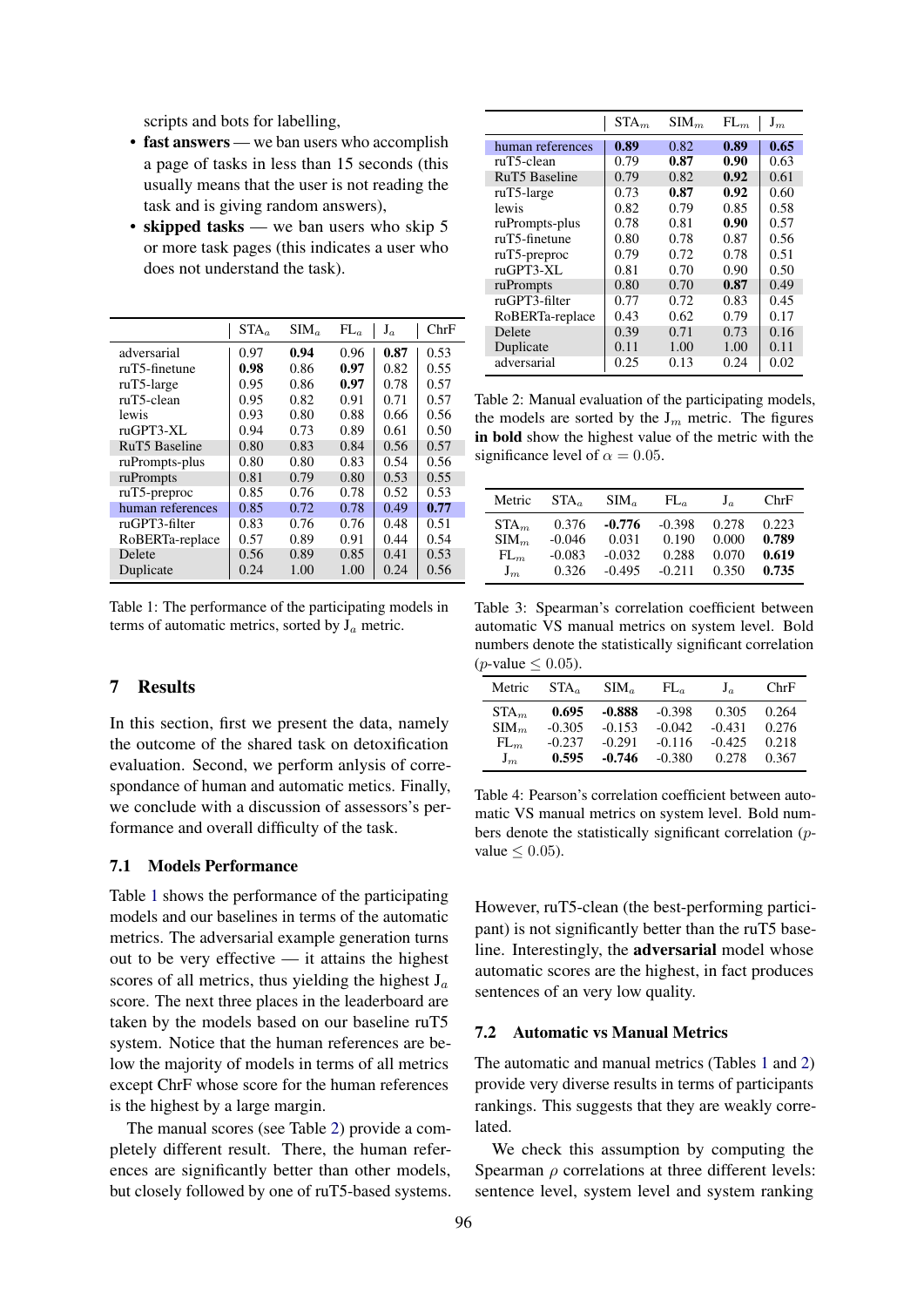<span id="page-7-1"></span>

Figure 4: Correlations between automatic and manual metrics at the sentence level for different models. (Right: STA metric; Center: SIM metric; Left: FL metric.)

<span id="page-7-0"></span>

| Metric           | $STA_a$  | $SIM_a$  | $FL_a$ | $J_a$    |
|------------------|----------|----------|--------|----------|
| STA <sub>m</sub> | $-0.437$ | 0.679    | 0.226  | 0.345    |
| SIM <sub>m</sub> | 0.187    | $-0.126$ | 0.099  | 0.022    |
| $FL_m$           | 0.165    | $-0.314$ | 0.037  | $-0.046$ |
| $J_m$            | $-0.041$ | 0.020    | 0.275  | 0.178    |

Table 5: Spearman's correlation coefficient between automatic VS manual metrics based on system ranking. Bold numbers denote the statistically significant correlation (*p*-value  $\leq$  0.05).

| Metric           | BertScore | ROUGE-L  | <b>BLEU</b> | ChrF     |
|------------------|-----------|----------|-------------|----------|
| STA <sub>m</sub> | $-0.710$  | $-0.550$ | $-0.600$    | $-0.296$ |
| SIM <sub>m</sub> | 0.819     | 0.802    | 0.863       | 0.495    |
| $\mathrm{Fl}_m$  | 0.796     | 0.675    | 0.700       | 0.464    |
| $J_m$            | 0.661     | 0.657    | 0.546       | 0.325    |

Table 6: Spearman's correlation coefficient between automatic style transfer VS manual metrics based on system ranking. Bold numbers denote the statistically significant correlation (*p*-value  $\leq$  0.05).

level. At sentence level, we compare automatic metrics for each sentence and then compare them across their manual analogies. For the system level we first compute average scores for each participant and each metric and them uses such vectors of scores to calculate correlations. As for the system ranking level, we use the rank of the system in the ranked system list instead of the scores, which allows to not take the difference of score distributions into account. The last metric is trying to assess the capability of a metric to predict the outcome of a competition.

### 7.2.1 System Level Correlations

At the system level we compute correlation scores of all metrics. We highlight all high correlations (the absolute value above 0.6) in Table [4.](#page-6-2) We clearly see that none of automatic metrics correlate with their manually measured counterparts. On the other hand, there is strong negative correlation between the manual style and automatic content preservation score.

Moreover, manual content and fluency metrics are correlated with ChrF score. This suggests that ChrF can be used as an automatic evaluation score. On the other hand, ChrF is not sensitive to sentence style, which means that it can be deceived (for example, the trivial Duplicate baseline performs on par with strong T5-based models in terms of ChrF). However, the power of ChrF was also claimed by [\(Briakou et al.,](#page-9-1) [2021a\)](#page-9-1).

### 7.2.2 System Ranking Level Correlations

We also compute the correlation of rankings of models produced by different metrics using Spearman's  $\rho$  correlation. According to Table [5,](#page-7-0) we mostly see weak or no correlation. The rankings by automatic metrics of style, content preservation, and fluency do not correlate with their counterparts produced by manual metrics, apart from the correlation of manual metric of style evaluation  $(STA<sub>m</sub>)$  and automatic metric of content preservation  $(SIM_a)$ .

Despite that ChrF metric counted as more suitable text generation metric for the Russian Language, additionally we computed correlations for other text generation metrics as BLEU [\(Papineni](#page-10-15) [et al.,](#page-10-15) [2002\)](#page-10-15), ROUGE-L [\(Sutherlin et al.,](#page-10-16) [2011\)](#page-10-16), and BertScore [\(Zhang et al.,](#page-11-6) [2020a\)](#page-11-6). The results are presented in the Table [6.](#page-7-0) Unexpectedly, ChrF does not correlated at all with the manually computed manual metrics, according to the ranking evaluation. BertScore, ROUGE-L, BLEU demonstrated quite strong correlations with the manual metrics, which are statistically significant in comparison to the ChrF scores. At the same time, from the Table [6](#page-7-0) we can conclude that even the highest correlation numbers (0.661) in our case cannot guarantee high-quality prediction of manual metrics, which still requires further manual evaluation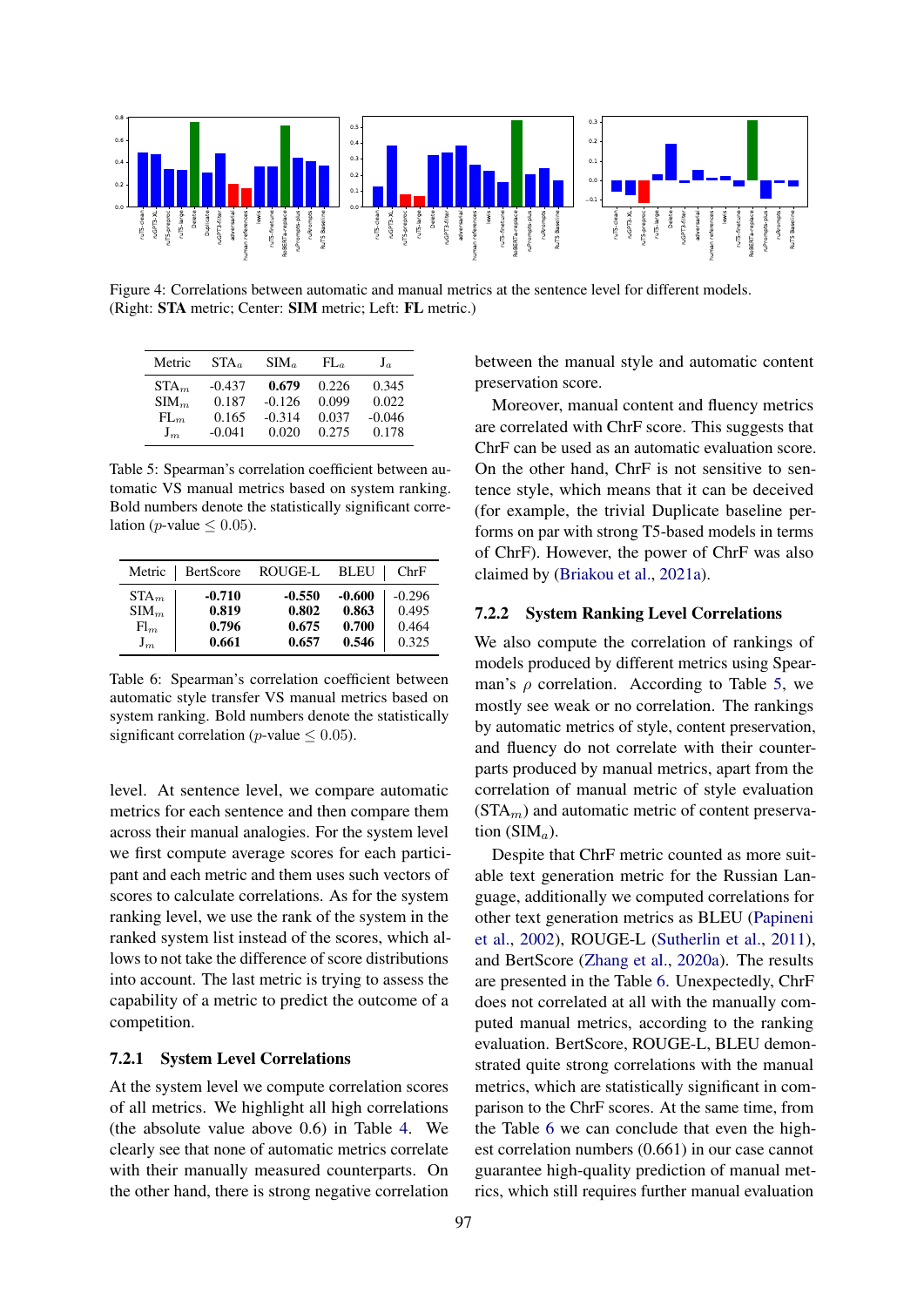steps.

#### 7.2.3 Sentence-level Correlations

The sentence-level correlations show a slightly different picture. The highest correlation is seen for the style metric, the Spearman  $\rho$  score of automatic and manual judgments is 0.418 (moderate correlation). The manual and automatic sentence-level similarity, fluency, and joint scores show very weak or no correlation: 0.251, 0.015, and 0.141, respectively.

However, sentence-level correlations between corresponding manual and automatic metrics differ significantly across models (see Figure [4\)](#page-7-1). We see that automatic and manual toxicity scores are much better correlated for the Delete and RoBERTareplace models, which are the only models to explicitly remove or replace toxic words identified by a classifier or via a manually compiled list of toxic words. These models apparently produce texts which are easy to classify correctly. Conversely, adversarial model and human references are the most difficult to classify. The former deliberately "fools" the classifier with artificial examples, while the latter contains non-trivial phrases whose level of toxicity is difficult to grasp automatically.

Analogously, the similarity scores are also better correlated for RoBERTa-replace model which leaves the majority of words intact, so for it similarity boils down to word matching. Instead, T5-based models produce non-trivial paraphrases. These T5 outputs are also difficult to correctly classify for fluency, unlike the models based on word replacements (RoBERTa-replace and Delete). Overall, we see that it is more difficult to correctly classify *better-performing models* and *models based on large pre-trained language models*. This suggests that the automatic evaluation might fail exactly where we need it most, i.e. in discriminating between the good models.

#### 7.3 Assessors Performance

While in many works the human evaluation is considered as undoubtedly reliable, we notice that this is not always true. Human evaluation can suffer from: (i) the low reliability of crowd workers and (ii) the difficulty and subjectivity of the tasks.

In crowdsourcing experiments, it is common to give each example for labelling to 3–5 people and aggregate the labels. It our case 3 annotations per sample were not enough. They yielded a labelling with around 10% mistakes. Thus, we collected 10 annotations per sample. Such labelling was more reliable: the error rate did not exceed 3% for style and content and 6% for fluency.

To measure the difficulty of the task, we compute inter-annotator agreement coefficient Krippendorff's alpha [\(Krippendorff,](#page-9-18) [2011\)](#page-9-18). It turns out that the agreement is moderate: content: 0.522, 0.448, and 0.394 for style, content, and fluency, respectively. The expert Krippendorff's alpha scores are close: 0.584, 0.458, and 0.463. This confirms that in the experiment with 10 annotations per example the crowd workers are reliable enough, but the task itself is subjective.

Interestingly, the style evaluation gains the highest inter-annotator agreement, just as it had the highest correlation between the manual and the automatic labelling. This suggests that that toxicity is more stable and better interpreted by both humans and models.

# 8 Conclusion

We conducted an evaluation of detoxification models for Russian using both automatic and manual metrics. This allowed us to analyse the relationship between the metrics and assess the suitability of automatic metrics for evaluation.

Our analysis shows that the metrics are overall weakly correlated with the human judgements both at the system and the sentence level. We found that ChrF score has a strong correlation with the joint score of style, content, and fluency. Thus, ChrF could be used as a proxy for manual evaluation, but its lack of correlation with the style score makes this metric vulnerable to attacks. At the system ranking level BertScore metric yielded the best correlation with human judgements.

We also discovered that the correlation of manual and automatic scores varies for different models. This shows the necessity to consider diverse style transfer models for metrics analysis.

Overall, although the state-of-the-art evaluation setup for detoxification task (three parameters and the joint score combined from them) is conceptually correct, the current performance of automatic metrics is insufficient to use it as a replacement for manual evaluation. A worse thing is that the automatic metrics produce less reliable for betterperforming models, thus blocking the advance of style transfer models.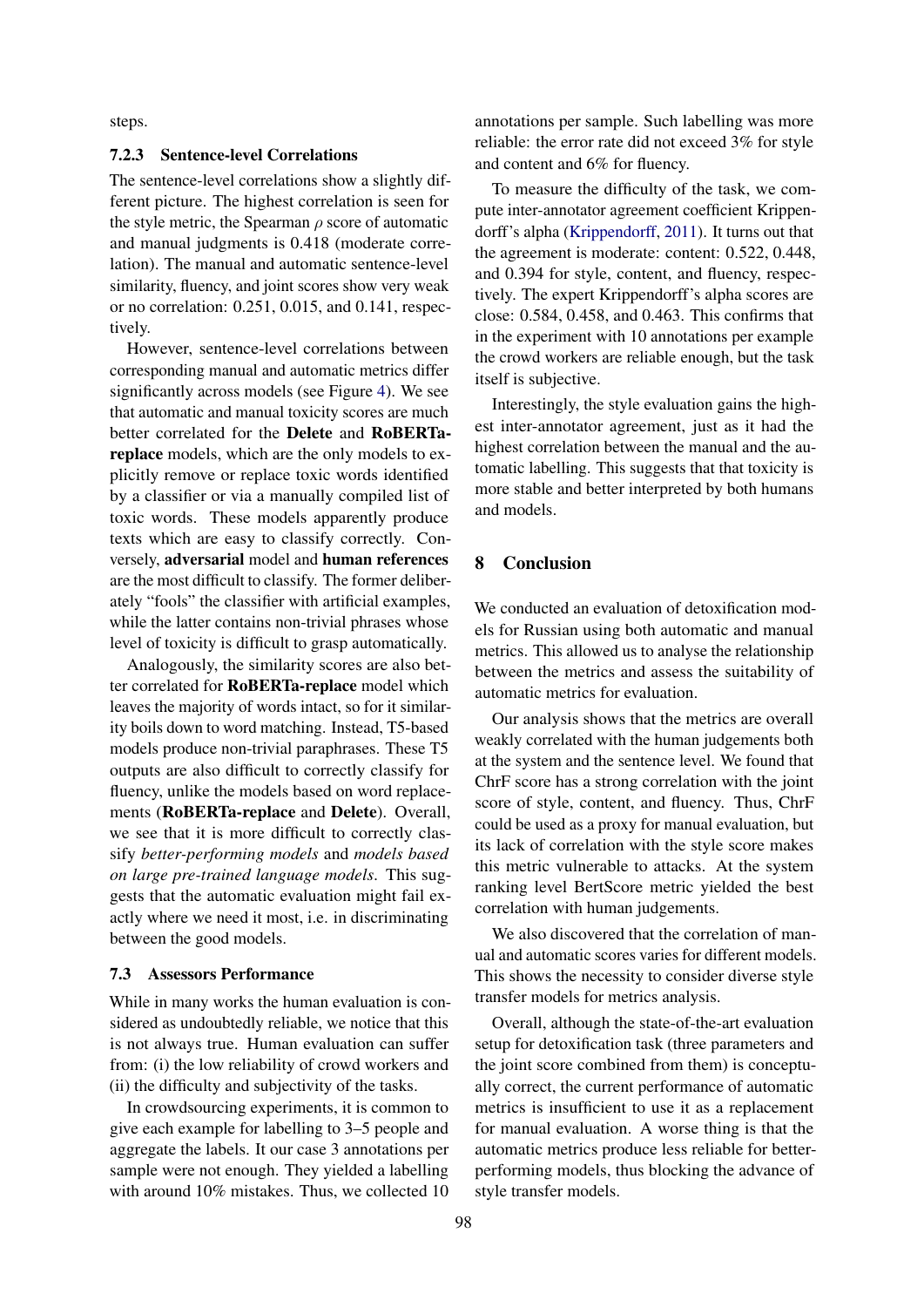### Acknowledgements

This work was supported by MTS-Skoltech laboratory on AI.

### References

- <span id="page-9-1"></span>Eleftheria Briakou, Sweta Agrawal, Joel Tetreault, and Marine Carpuat. 2021a. [Evaluating the evaluation](https://doi.org/10.18653/v1/2021.emnlp-main.100) [metrics for style transfer: A case study in multilin](https://doi.org/10.18653/v1/2021.emnlp-main.100)[gual formality transfer.](https://doi.org/10.18653/v1/2021.emnlp-main.100) In *Proceedings of the 2021 Conference on Empirical Methods in Natural Language Processing*, pages 1321–1336, Online and Punta Cana, Dominican Republic. Association for Computational Linguistics.
- <span id="page-9-9"></span>Eleftheria Briakou, Di Lu, Ke Zhang, and Joel Tetreault. 2021b. [Olá, bonjour, salve! XFORMAL: A bench](https://doi.org/10.18653/v1/2021.naacl-main.256)[mark for multilingual formality style transfer.](https://doi.org/10.18653/v1/2021.naacl-main.256) In *Proceedings of the 2021 Conference of the North American Chapter of the Association for Computational Linguistics: Human Language Technologies*, pages 3199–3216, Online. Association for Computational Linguistics.
- <span id="page-9-8"></span>Kunal Chawla and Diyi Yang. 2020. [Semi-supervised](https://doi.org/10.18653/v1/2020.findings-emnlp.212) [formality style transfer using language model dis](https://doi.org/10.18653/v1/2020.findings-emnlp.212)[criminator and mutual information maximization.](https://doi.org/10.18653/v1/2020.findings-emnlp.212) In *Findings of the Association for Computational Linguistics: EMNLP 2020*, pages 2340–2354, Online. Association for Computational Linguistics.
- <span id="page-9-5"></span>Yu Cheng, Zhe Gan, Yizhe Zhang, Oussama Elachqar, Dianqi Li, and Jingjing Liu. 2020. [Contextual text](https://doi.org/10.18653/v1/2020.findings-emnlp.263) [style transfer.](https://doi.org/10.18653/v1/2020.findings-emnlp.263) In *Findings of the Association for Computational Linguistics: EMNLP 2020*, pages 2915– 2924, Online. Association for Computational Linguistics.
- <span id="page-9-17"></span>Alexander Philip Dawid and Allan M Skene. 1979. Maximum likelihood estimation of observer errorrates using the em algorithm. *Journal of the Royal Statistical Society: Series C (Applied Statistics)*, 28(1):20–28.
- <span id="page-9-10"></span>Daryna Dementieva, Irina Nikishina, Varvara Logacheva, Alena Fenogenova, David Dale, Irina Krotova, Nikita Semenov, Tatiana Shavrina, and Alexander Panchenko. 2022. RUSSE-2022: Findings of the First Russian Detoxification Task Based on Parallel Corpora. In *Computational Linguistics and Intellectual Technologies: papers from the Annual conference "Dialogue"*.
- <span id="page-9-15"></span>Fangxiaoyu Feng, Yinfei Yang, Daniel Cer, Naveen Arivazhagan, and Wei Wang. 2020. [Language-agnostic](http://arxiv.org/abs/2007.01852) [BERT sentence embedding.](http://arxiv.org/abs/2007.01852) *CoRR*, abs/2007.01852.
- <span id="page-9-2"></span>Fei Huang, Zikai Chen, Chen Henry Wu, Qihan Guo, Xiaoyan Zhu, and Minlie Huang. 2021. [NAST: A](https://doi.org/10.18653/v1/2021.findings-acl.138) [non-autoregressive generator with word alignment](https://doi.org/10.18653/v1/2021.findings-acl.138) [for unsupervised text style transfer.](https://doi.org/10.18653/v1/2021.findings-acl.138) In *Findings of the Association for Computational Linguistics: ACL-IJCNLP 2021*, pages 1577–1590, Online. Association for Computational Linguistics.
- <span id="page-9-6"></span>Vineet John, Lili Mou, Hareesh Bahuleyan, and Olga Vechtomova. 2019. [Disentangled representation](https://doi.org/10.18653/v1/P19-1041) [learning for non-parallel text style transfer.](https://doi.org/10.18653/v1/P19-1041) In *Proceedings of the 57th Annual Meeting of the Association for Computational Linguistics*, pages 424–434, Florence, Italy. Association for Computational Linguistics.
- <span id="page-9-11"></span>Kaggle. 2019. Russian language toxic comments. [https://www.kaggle.com/blackmoon/](https://www.kaggle.com/blackmoon/russian-language-toxic-comments) [russian-language-toxic-comments](https://www.kaggle.com/blackmoon/russian-language-toxic-comments). Accessed: 2021-03-01.
- <span id="page-9-12"></span>Kaggle. 2020. Toxic russian comments. [https://](https://www.kaggle.com/alexandersemiletov/toxic-russian-comments) [www.kaggle.com/alexandersemiletov/](https://www.kaggle.com/alexandersemiletov/toxic-russian-comments) [toxic-russian-comments](https://www.kaggle.com/alexandersemiletov/toxic-russian-comments). Accessed: 2021-03-01.
- <span id="page-9-16"></span>Katharina Kann, Sascha Rothe, and Katja Filippova. 2018. [Sentence-level fluency evaluation: References](https://doi.org/10.18653/v1/K18-1031) [help, but can be spared!](https://doi.org/10.18653/v1/K18-1031) In *Proceedings of the 22nd Conference on Computational Natural Language Learning*, pages 313–323, Brussels, Belgium. Association for Computational Linguistics.
- <span id="page-9-14"></span>Nikita Konodyuk and Maria Tikhonova. 2021. Continuous prompt tuning for russian: how to learn prompts efficiently with rugpt3? In *Proceedings of the International Conference on Analysis of Images, Social Networks and Texts*.
- <span id="page-9-18"></span>Klaus Krippendorff. 2011. Computing krippendorff's alpha-reliability.
- <span id="page-9-0"></span>Kalpesh Krishna, John Wieting, and Mohit Iyyer. 2020. [Reformulating unsupervised style transfer as para](https://doi.org/10.18653/v1/2020.emnlp-main.55)[phrase generation.](https://doi.org/10.18653/v1/2020.emnlp-main.55) In *Proceedings of the 2020 Conference on Empirical Methods in Natural Language Processing (EMNLP)*, pages 737–762, Online. Association for Computational Linguistics.
- <span id="page-9-13"></span>Yuri Kuratov and Mikhail Arkhipov. 2019. [Adaptation](http://arxiv.org/abs/1905.07213) [of deep bidirectional multilingual transformers for](http://arxiv.org/abs/1905.07213) [russian language.](http://arxiv.org/abs/1905.07213)
- <span id="page-9-3"></span>Huiyuan Lai, Antonio Toral, and Malvina Nissim. 2021a. [Generic resources are what you need: Style](https://doi.org/10.18653/v1/2021.emnlp-main.349) [transfer tasks without task-specific parallel training](https://doi.org/10.18653/v1/2021.emnlp-main.349) [data.](https://doi.org/10.18653/v1/2021.emnlp-main.349) In *Proceedings of the 2021 Conference on Empirical Methods in Natural Language Processing*, pages 4241–4254, Online and Punta Cana, Dominican Republic. Association for Computational Linguistics.
- <span id="page-9-4"></span>Huiyuan Lai, Antonio Toral, and Malvina Nissim. 2021b. [Thank you BART! rewarding pre-trained](https://doi.org/10.18653/v1/2021.acl-short.62) [models improves formality style transfer.](https://doi.org/10.18653/v1/2021.acl-short.62) In *Proceedings of the 59th Annual Meeting of the Association for Computational Linguistics and the 11th International Joint Conference on Natural Language Processing (Volume 2: Short Papers)*, pages 484–494, Online. Association for Computational Linguistics.
- <span id="page-9-7"></span>Dongkyu Lee, Zhiliang Tian, Lanqing Xue, and Nevin L. Zhang. 2021. [Enhancing content preservation in text](https://doi.org/10.18653/v1/2021.acl-long.8) [style transfer using reverse attention and conditional](https://doi.org/10.18653/v1/2021.acl-long.8)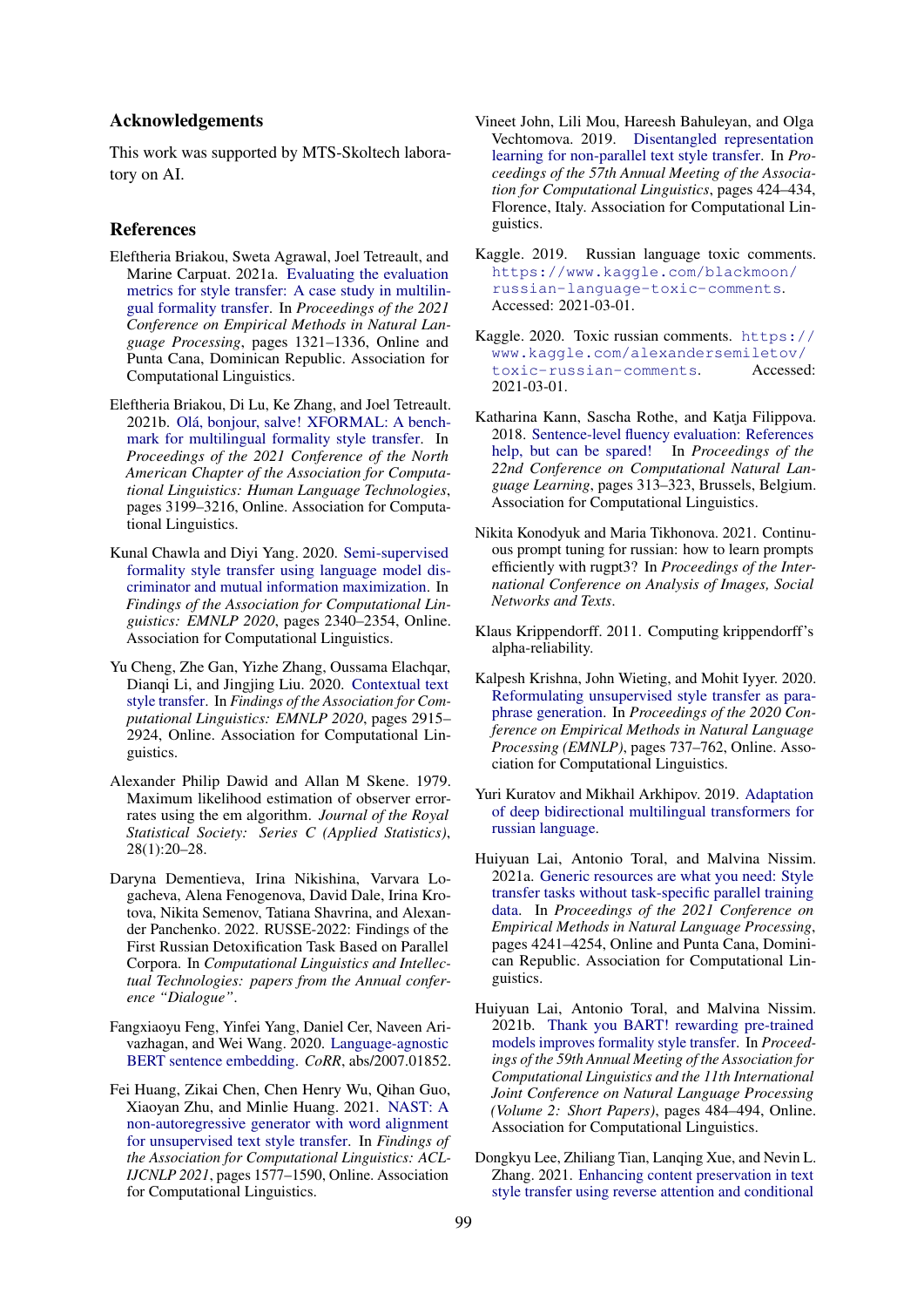[layer normalization.](https://doi.org/10.18653/v1/2021.acl-long.8) In *Proceedings of the 59th Annual Meeting of the Association for Computational Linguistics and the 11th International Joint Conference on Natural Language Processing (Volume 1: Long Papers)*, pages 93–102, Online. Association for Computational Linguistics.

- <span id="page-10-6"></span>Dianqi Li, Yizhe Zhang, Zhe Gan, Yu Cheng, Chris Brockett, Bill Dolan, and Ming-Ting Sun. 2019. [Do](https://doi.org/10.18653/v1/D19-1325)[main adaptive text style transfer.](https://doi.org/10.18653/v1/D19-1325) In *Proceedings of the 2019 Conference on Empirical Methods in Natural Language Processing and the 9th International Joint Conference on Natural Language Processing (EMNLP-IJCNLP)*, pages 3304–3313, Hong Kong, China. Association for Computational Linguistics.
- <span id="page-10-1"></span>Juncen Li, Robin Jia, He He, and Percy Liang. 2018. [Delete, retrieve, generate: a simple approach to senti](https://doi.org/10.18653/v1/N18-1169)[ment and style transfer.](https://doi.org/10.18653/v1/N18-1169) In *Proceedings of the 2018 Conference of the North American Chapter of the Association for Computational Linguistics: Human Language Technologies, Volume 1 (Long Papers)*, pages 1865–1874, New Orleans, Louisiana. Association for Computational Linguistics.
- <span id="page-10-9"></span>Kevin Lin, Ming-Yu Liu, Ming-Ting Sun, and Jan Kautz. 2020. [Learning to generate multiple style transfer](https://doi.org/10.18653/v1/2020.ngt-1.2) [outputs for an input sentence.](https://doi.org/10.18653/v1/2020.ngt-1.2) In *Proceedings of the Fourth Workshop on Neural Generation and Translation*, pages 10–23, Online. Association for Computational Linguistics.
- <span id="page-10-10"></span>Varvara Logacheva, Daryna Dementieva, Sergey Ustyantsev, Daniil Moskovskiy, David Dale, Irina Krotova, Nikita Semenov, and Alexander Panchenko. 2022. ParaDetox: Detoxification with Parallel Data. In *Proceedings of the 60th Annual Meeting of the Association for Computational Linguistics (Volume 1: Long Papers)*, Dublin, Ireland. Association for Computational Linguistics.
- <span id="page-10-8"></span>Yun Ma, Yangbin Chen, Xudong Mao, and Qing Li. 2021. [Collaborative learning of bidirectional de](https://doi.org/10.18653/v1/2021.emnlp-main.729)[coders for unsupervised text style transfer.](https://doi.org/10.18653/v1/2021.emnlp-main.729) In *Proceedings of the 2021 Conference on Empirical Methods in Natural Language Processing*, pages 9250– 9266, Online and Punta Cana, Dominican Republic. Association for Computational Linguistics.
- <span id="page-10-7"></span>Aman Madaan, Amrith Setlur, Tanmay Parekh, Barnabas Poczos, Graham Neubig, Yiming Yang, Ruslan Salakhutdinov, Alan W Black, and Shrimai Prabhumoye. 2020. [Politeness transfer: A tag and generate](https://doi.org/10.18653/v1/2020.acl-main.169) [approach.](https://doi.org/10.18653/v1/2020.acl-main.169) In *Proceedings of the 58th Annual Meeting of the Association for Computational Linguistics*, pages 1869–1881, Online. Association for Computational Linguistics.
- <span id="page-10-3"></span>Eric Malmi, Aliaksei Severyn, and Sascha Rothe. 2020. [Unsupervised text style transfer with padded masked](https://doi.org/10.18653/v1/2020.emnlp-main.699) [language models.](https://doi.org/10.18653/v1/2020.emnlp-main.699) In *Proceedings of the 2020 Conference on Empirical Methods in Natural Language Processing (EMNLP)*, pages 8671–8680, Online. Association for Computational Linguistics.
- <span id="page-10-0"></span>Richard Yuanzhe Pang and Kevin Gimpel. 2019. [Un](https://doi.org/10.18653/v1/D19-5614)[supervised evaluation metrics and learning criteria](https://doi.org/10.18653/v1/D19-5614) [for non-parallel textual transfer.](https://doi.org/10.18653/v1/D19-5614) In *Proceedings of the 3rd Workshop on Neural Generation and Translation*, pages 138–147, Hong Kong. Association for Computational Linguistics.
- <span id="page-10-15"></span>Kishore Papineni, Salim Roukos, Todd Ward, and Wei-Jing Zhu. 2002. [Bleu: a method for automatic evalu](https://doi.org/10.3115/1073083.1073135)[ation of machine translation.](https://doi.org/10.3115/1073083.1073135) In *Proceedings of the 40th Annual Meeting of the Association for Computational Linguistics, July 6-12, 2002, Philadelphia, PA, USA*, pages 311–318. ACL.
- <span id="page-10-14"></span>Maja Popović. 2015. [chrF: character n-gram F-score](https://doi.org/10.18653/v1/W15-3049) [for automatic MT evaluation.](https://doi.org/10.18653/v1/W15-3049) In *Proceedings of the Tenth Workshop on Statistical Machine Translation*, pages 392–395, Lisbon, Portugal. Association for Computational Linguistics.
- <span id="page-10-5"></span>Alec Radford, Jeffrey Wu, Rewon Child, David Luan, Dario Amodei, Ilya Sutskever, et al. 2019. Language models are unsupervised multitask learners. *OpenAI blog*, 1(8):9.
- <span id="page-10-12"></span>Machel Reid and Victor Zhong. 2021. [LEWIS: Lev](https://doi.org/10.18653/v1/2021.findings-acl.344)[enshtein editing for unsupervised text style transfer.](https://doi.org/10.18653/v1/2021.findings-acl.344) In *Findings of the Association for Computational Linguistics: ACL-IJCNLP 2021*, pages 3932–3944, Online. Association for Computational Linguistics.
- <span id="page-10-4"></span>Parker Riley, Noah Constant, Mandy Guo, Girish Kumar, David Uthus, and Zarana Parekh. 2021. [TextSETTR: Few-shot text style extraction and tun](https://doi.org/10.18653/v1/2021.acl-long.293)[able targeted restyling.](https://doi.org/10.18653/v1/2021.acl-long.293) In *Proceedings of the 59th Annual Meeting of the Association for Computational Linguistics and the 11th International Joint Conference on Natural Language Processing (Volume 1: Long Papers)*, pages 3786–3800, Online. Association for Computational Linguistics.
- <span id="page-10-11"></span>Yu. Rubtsova. 2015. Rutweetcorp. [https://study.](https://study.mokoron.com/) [mokoron.com/](https://study.mokoron.com/). Accessed: 2022-03-01.
- <span id="page-10-2"></span>Akhilesh Sudhakar, Bhargav Upadhyay, and Arjun Maheswaran. 2019. ["transforming" delete, retrieve, gen](https://doi.org/10.18653/v1/D19-1322)[erate approach for controlled text style transfer.](https://doi.org/10.18653/v1/D19-1322) In *Proceedings of the 2019 Conference on Empirical Methods in Natural Language Processing and the 9th International Joint Conference on Natural Language Processing (EMNLP-IJCNLP)*, pages 3269– 3279, Hong Kong, China. Association for Computational Linguistics.
- <span id="page-10-13"></span>Raymond Hendy Susanto, Shamil Chollampatt, and Liling Tan. 2020. [Lexically constrained neural machine](https://doi.org/10.18653/v1/2020.acl-main.325) [translation with Levenshtein transformer.](https://doi.org/10.18653/v1/2020.acl-main.325) In *Proceedings of the 58th Annual Meeting of the Association for Computational Linguistics*, pages 3536–3543, Online. Association for Computational Linguistics.
- <span id="page-10-16"></span>Daniel P Sutherlin, Linda Bao, Megan Berry, Georgette Castanedo, Irina Chuckowree, Jenna Dotson, Adrian Folks, Lori Friedman, Richard Goldsmith, Janet Gunzner, et al. 2011. Discovery of a potent, selective, and